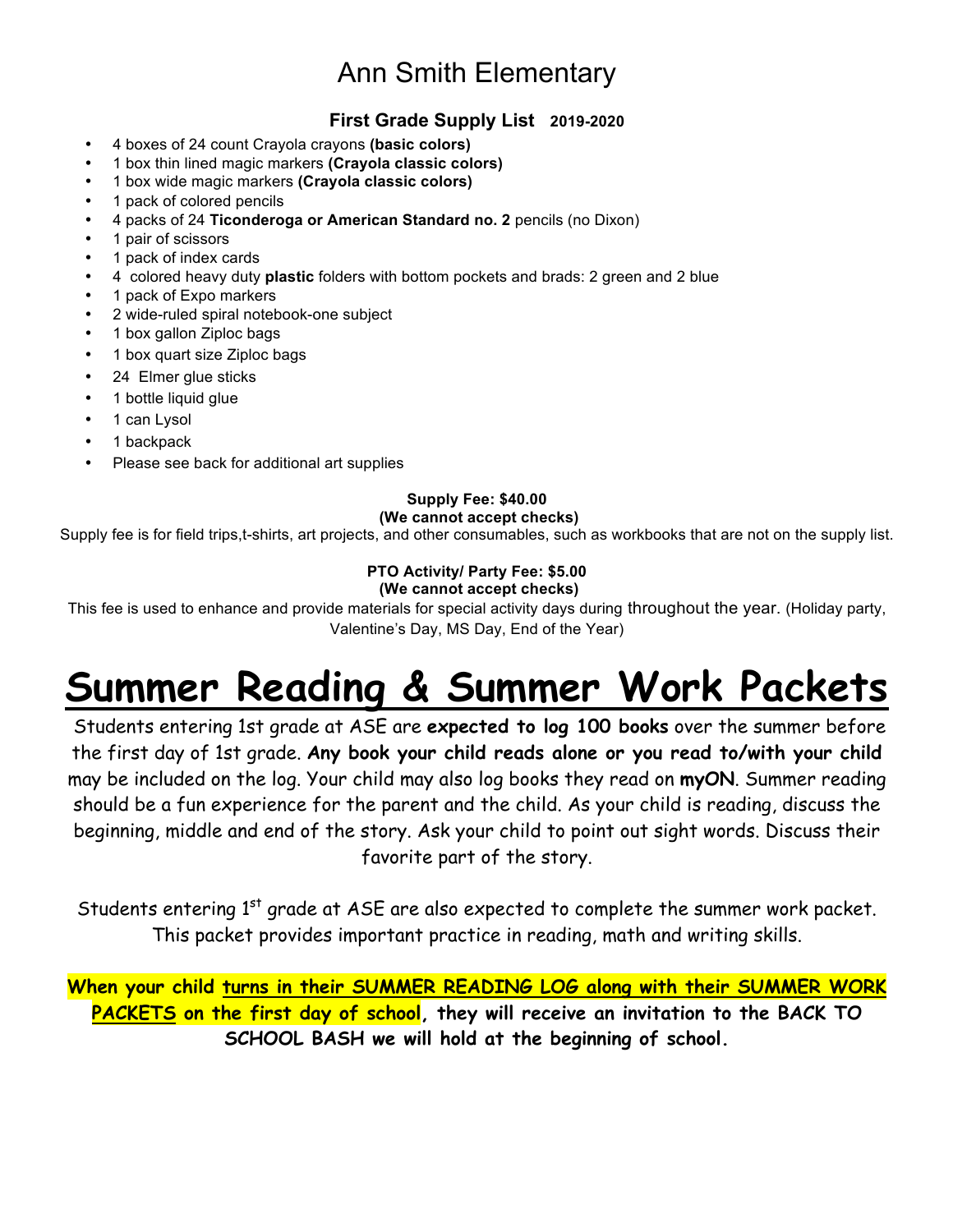**1st grade art supplies divided by student's first initial of last name**

**1st grade BOYS:** 

| <b>First Initial of Last Name</b>   | Supply to Bring in to Teacher |
|-------------------------------------|-------------------------------|
| Last name starting with letters A-D | Wiggle eyes                   |
| Last name starting with letters E-H | Pipe cleaners                 |
| Last name starting with letters I-L | Pom pom craft balls           |
| Last name starting with letters M-P | Craft popsicle sticks         |
| Last name starting with letters Q-T | Colored foam sheets           |
| Last name starting with letters U-Z | Yarn                          |

**1st grade GIRLS:**

| <b>First Initial of Last Name</b>   | Supply to Bring in to Teacher |
|-------------------------------------|-------------------------------|
| Last name starting with letters A-D | Modeling clay                 |
| Last name starting with letters E-H | Colored tissue paper          |
| Last name starting with letters I-L | <b>Scrapbooking Paper</b>     |
| Last name starting with letters M-P | Pony beads                    |
| Last name starting with letters Q-T | Brown or white lunch bags     |
| Last name starting with letters U-Z | Feathers                      |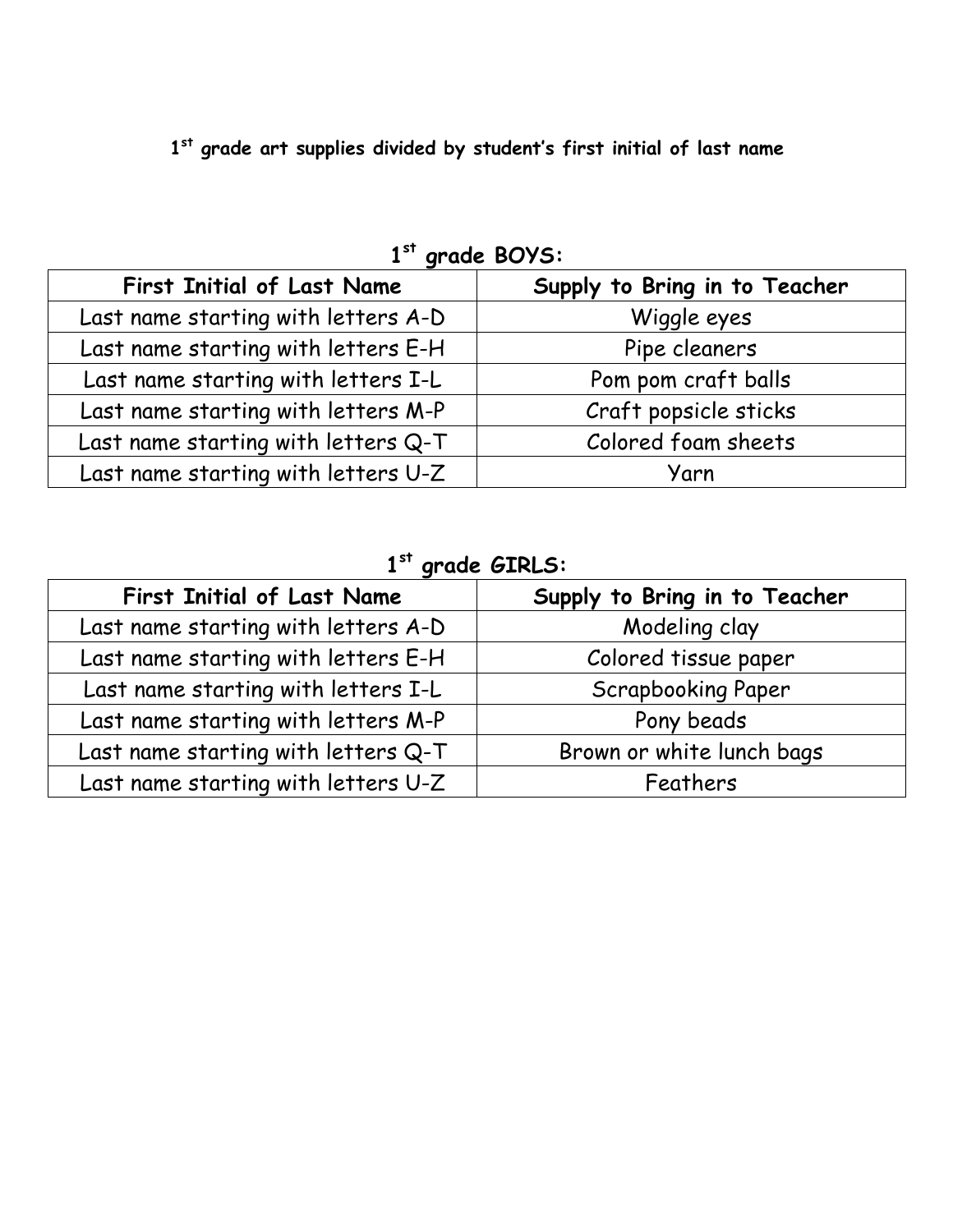Student's Name:

#### Ann Smith 100 Book Challenge

|                          | Date | <b>Book/Chapter Title</b> | <u> Parent Signature</u> |
|--------------------------|------|---------------------------|--------------------------|
| $\blacksquare$           |      |                           |                          |
| $\pmb{2}$                |      |                           |                          |
| $\overline{\mathbf{5}}$  |      |                           |                          |
| $\pmb{\eta}$             |      |                           |                          |
| $\overline{\mathbf{5}}$  |      |                           |                          |
| $\pmb{b}$                |      |                           |                          |
| $\overline{\mathbf{z}}$  |      |                           |                          |
| $\pmb{8}$                |      |                           |                          |
| $\pmb{q}$                |      |                           |                          |
| $\blacksquare$           |      |                           |                          |
| $\mathbf{H}$             |      |                           |                          |
| $\blacksquare$           |      |                           |                          |
| $\sqrt{5}$               |      |                           |                          |
| $\blacksquare$           |      |                           |                          |
| $\blacksquare$           |      |                           |                          |
| $\blacksquare$           |      |                           |                          |
| $\blacksquare$           |      |                           |                          |
| 18                       |      |                           |                          |
| $\overline{19}$          |      |                           |                          |
| $\bf{20}$                |      |                           |                          |
| 21                       |      |                           |                          |
| $\overline{\mathbf{22}}$ |      |                           |                          |
| 23                       |      |                           |                          |
| 24                       |      |                           |                          |
| $\overline{\mathbf{25}}$ |      |                           |                          |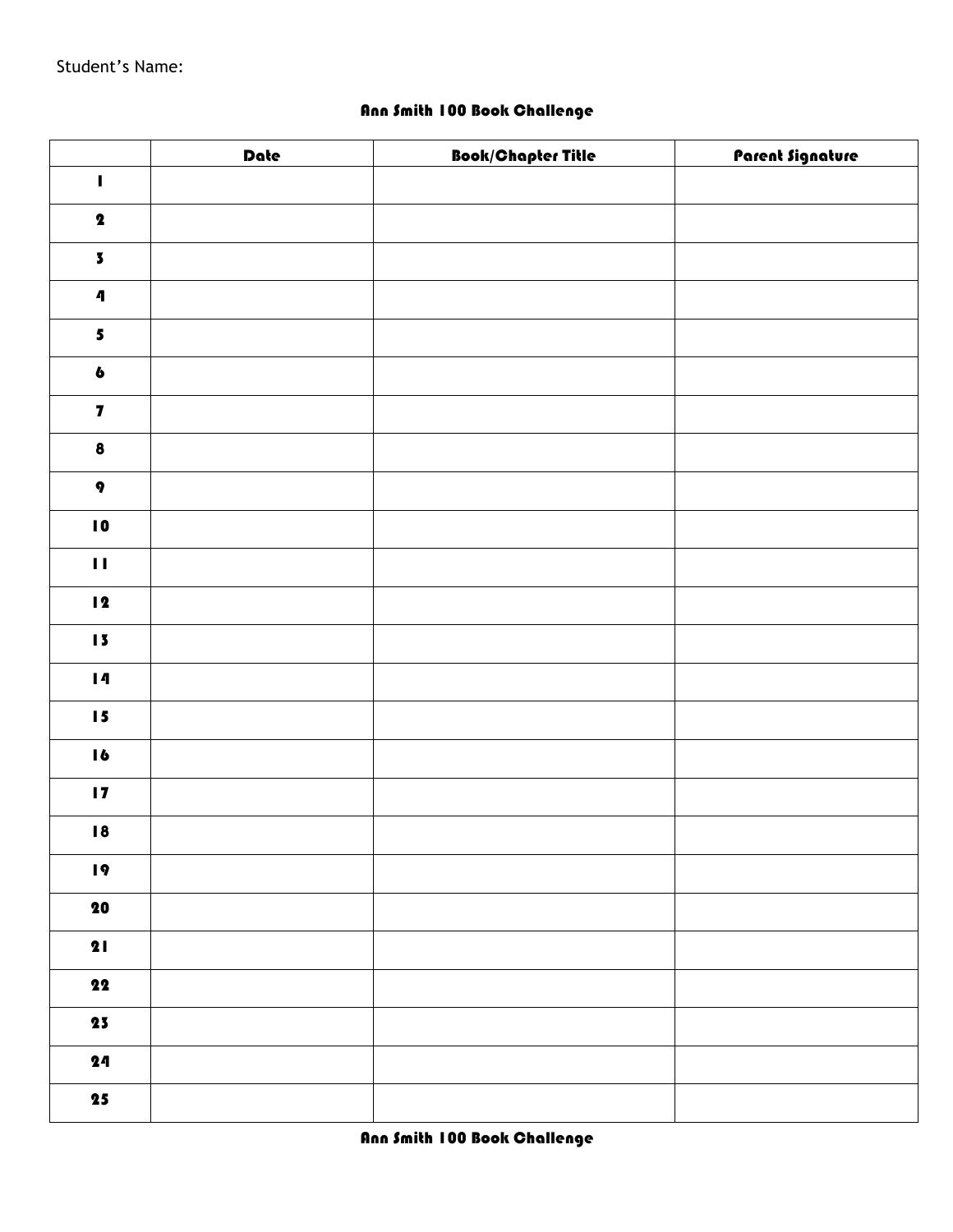|                          | Date | <b>Book/Chapter Title</b> | Parent Signature |
|--------------------------|------|---------------------------|------------------|
| 26                       |      |                           |                  |
| 27                       |      |                           |                  |
| ${\bf 28}$               |      |                           |                  |
| ${\bf 29}$               |      |                           |                  |
| 30                       |      |                           |                  |
| 51                       |      |                           |                  |
| ${\bf 52}$               |      |                           |                  |
| $\bf 55$                 |      |                           |                  |
| 34                       |      |                           |                  |
| 55                       |      |                           |                  |
| 36                       |      |                           |                  |
| 37                       |      |                           |                  |
| 38                       |      |                           |                  |
| $\mathbf{39}$            |      |                           |                  |
| $\bf 40$                 |      |                           |                  |
| $\ddot{\mathbf{a}}$      |      |                           |                  |
| 42                       |      |                           |                  |
| 43                       |      |                           |                  |
| 44                       |      |                           |                  |
| $\overline{\mathbf{45}}$ |      |                           |                  |
| 46                       |      |                           |                  |
| 47                       |      |                           |                  |
| 48                       |      |                           |                  |
| 49                       |      |                           |                  |
| 50                       |      |                           |                  |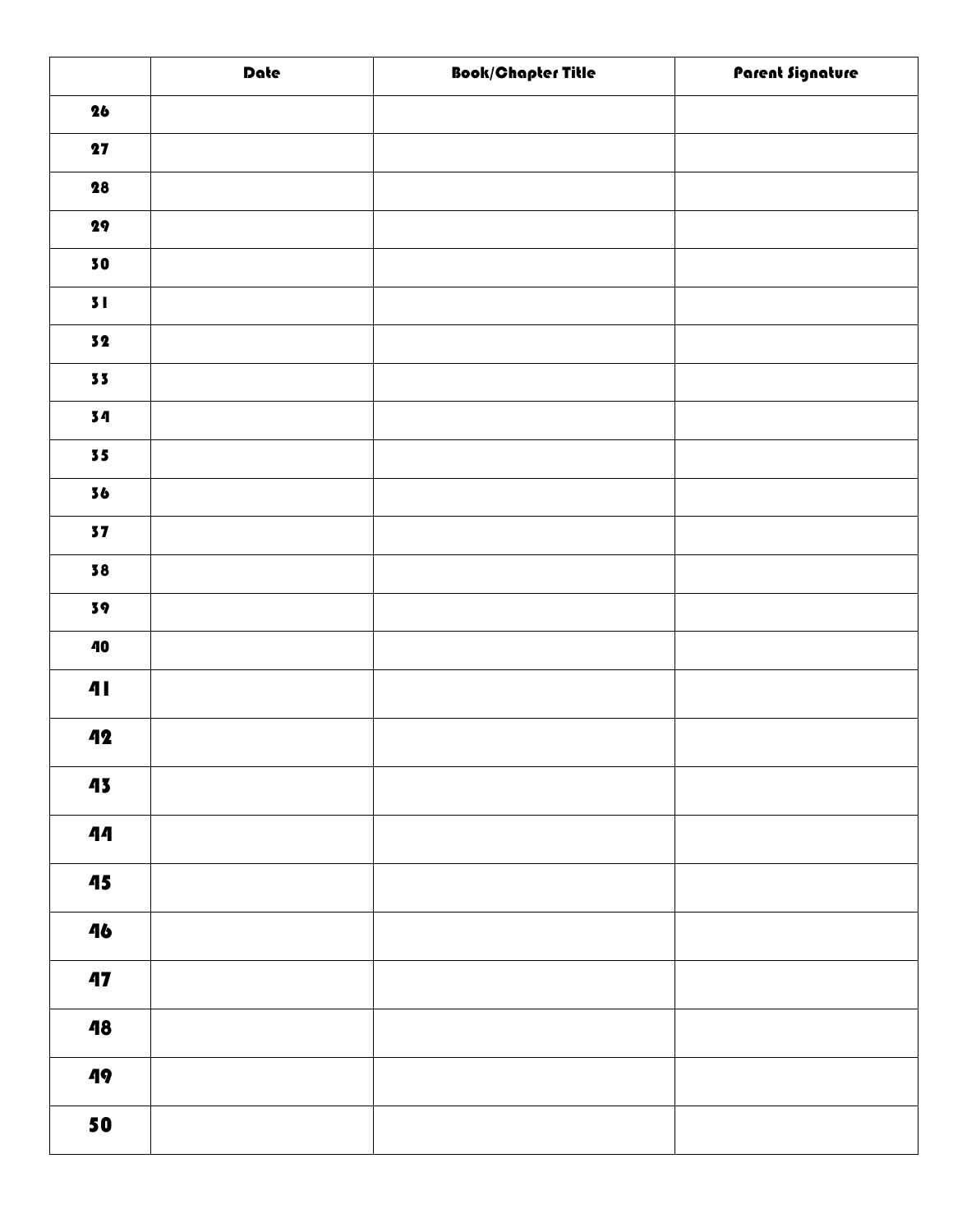#### Ann Smith 100 Book Challenge

|            | Date | <b>Book/Chapter Title</b> | Parent Signature |
|------------|------|---------------------------|------------------|
| 51         |      |                           |                  |
| ${\bf 52}$ |      |                           |                  |
| $\bf 55$   |      |                           |                  |
| 54         |      |                           |                  |
| $\bf 55$   |      |                           |                  |
| 56         |      |                           |                  |
| ${\bf 57}$ |      |                           |                  |
| ${\bf 58}$ |      |                           |                  |
| 59         |      |                           |                  |
| 60         |      |                           |                  |
| 61         |      |                           |                  |
| 62         |      |                           |                  |
| $\bf 65$   |      |                           |                  |
| 64         |      |                           |                  |
| $\bf 65$   |      |                           |                  |
| 66         |      |                           |                  |
| ${\bf 67}$ |      |                           |                  |
| 68         |      |                           |                  |
| 69         |      |                           |                  |
| 70         |      |                           |                  |
| 71         |      |                           |                  |
| 72         |      |                           |                  |
| 75         |      |                           |                  |
| 74         |      |                           |                  |
| 75         |      |                           |                  |